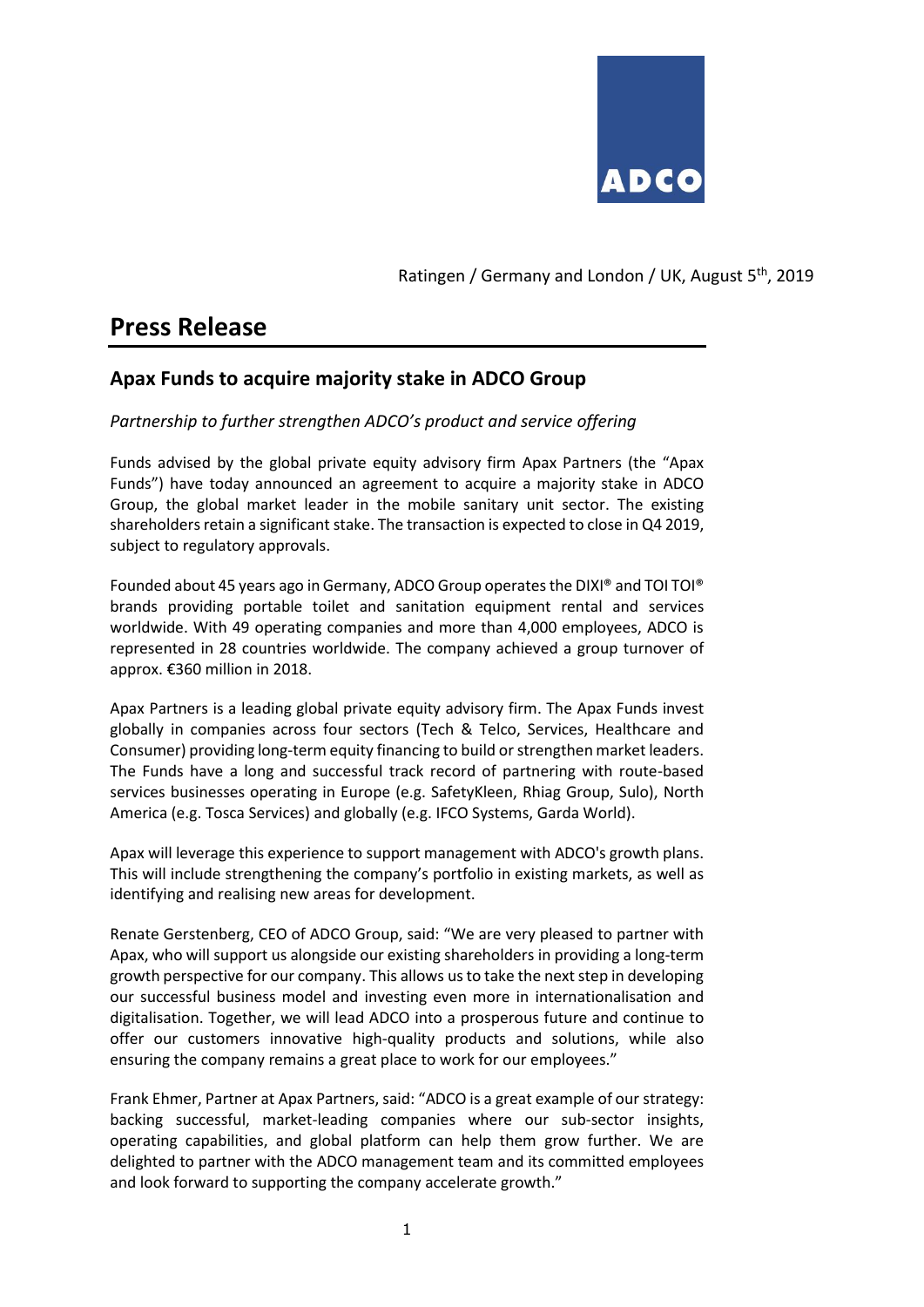

Citigroup served as financial advisor to the shareholders of ADCO Group in the transaction. KWM Europe Rechtsanwaltsgesellschaft mbH supported the shareholders of ADCO Group as legal advisor, and Ernst & Young with due diligence. Houlihan Lokey provided financial advice to Apax Partners regarding the transaction and Kirkland & Ellis acted as Apax Partners' legal counsel.

## **About ADCO Group**

With group turnover of approx. €360 million and a worldwide presence, ADCO Umweltdienste Holding GmbH is a global leader in the mobile sanitary solutions sector. The TOI TOI® and DIXI® brands are managed by the ADCO Group. From the simple toilet cabin to the luxury container with its choice of furnishings, ADCO can offer tailored solutions to a variety of customers, covering everything from consultancy and planning to implementation and service, as well as professional and environmentally responsible disposal.

As an experienced full-service provider, the company is represented in Europe, as well as the Southeastern US and Southeast Asia with around 300,000 sanitary units. The DIXI® brand represents simplicity and practicality: the original all-purpose product. The TOI TOI® sanitary containers promise greater comfort, design and luxury. Products range from the simple single toilet cabin to the urinal, and the VIP toilet wagon to the superior sanitary container.

ADCO consistently focuses on developing innovative products and services for its customers. The Company is regularly innovating and improving its range of sanitary solutions in order to meet increasingly demanding customer requirements. Whether for private parties, events of all shapes and sizes, small building projects or large construction sites, the ADCO Group can always provide the right sanitary solution.

All TOI TOI & DIXI companies in Germany are state-certified waste-management companies and certified according to DIN EN ISO 9001.

#### **About Apax Partners**

Apax Partners is a leading global private equity advisory firm. Over its more than 40-year history, Apax Partners has raised and advised funds with aggregate commitments of c.\$50 billion. The Apax Funds invest in companies across four global sectors of Tech & Telco, Services, Healthcare and Consumer. These funds provide long-term equity financing to build and strengthen worldclass companies. For more information see: www.apax.com.